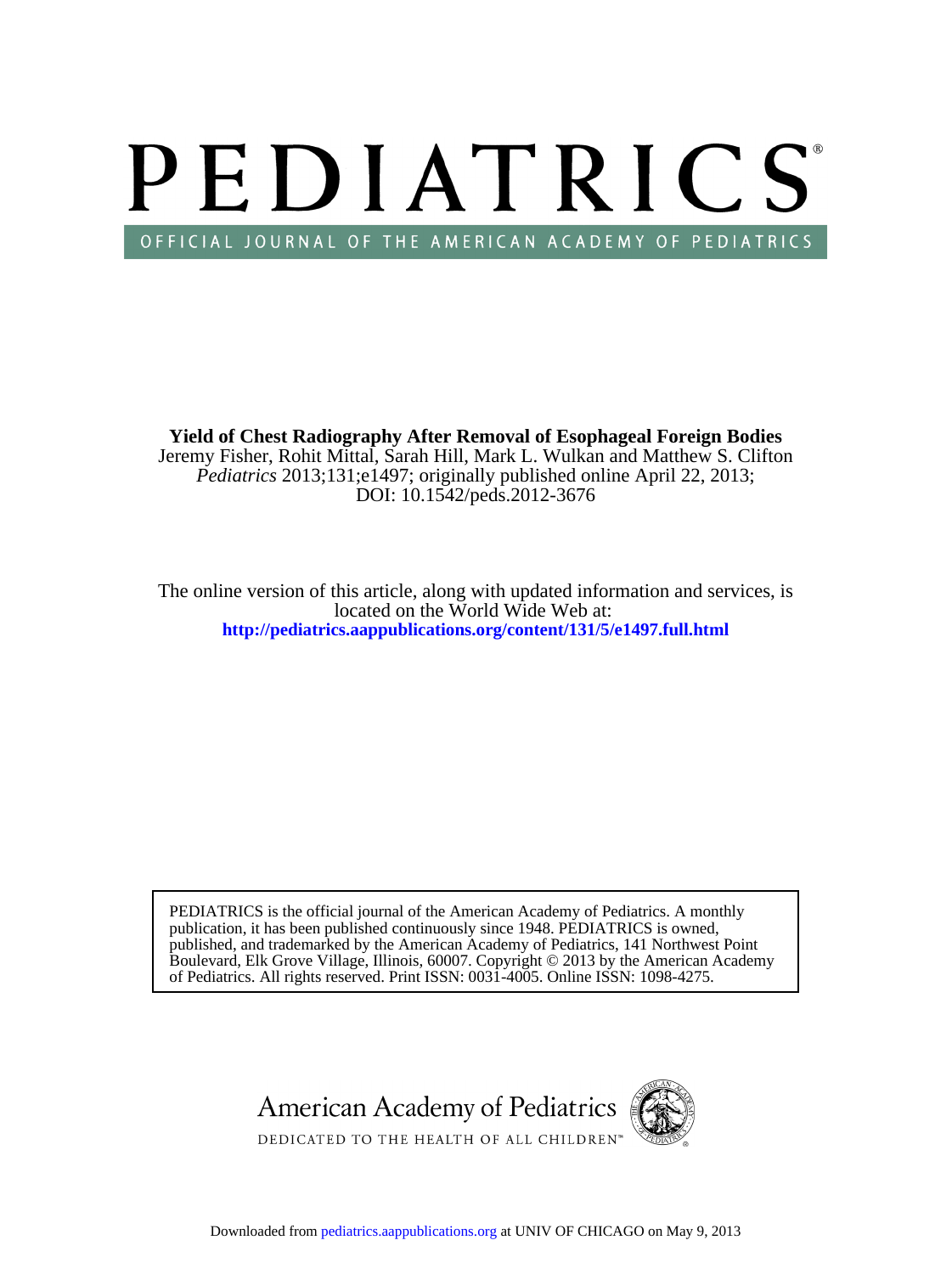## Yield of Chest Radiography After Removal of Esophageal Foreign Bodies

AUTHORS: Jeremy Fisher, MD,<sup>a</sup> Rohit Mittal, MD,<sup>a</sup> Sarah Hill, MD,<sup>a</sup> Mark L. Wulkan, MD,<sup>b</sup> and Matthew S. Clifton, MD<sub>b</sub>

aDepartment of Surgery, and bDivision of Pediatric Surgery, Department of Surgery, Emory University School of Medicine/ Children's Healthcare of Atlanta, Egleston, Atlanta, Georgia

#### KEY WORDS

esophageal foreign body, rigid esophagoscopy, postoperative chest radiography, cost containment

Dr Fisher participated in the initial study design, planned the data collection instruments, provided analysis, drafted the initial manuscript, and revised the final manuscript as submitted; Dr Mittal performed chart review and collaborated on data analysis as well as in drafting the initial manuscript; Dr Hill performed chart review, statistical analysis, and was instrumental in manuscript revisions; Dr Wulkan designed the initial study, collaborated on analysis, directed the discussion section of the manuscript, revised the manuscript, and, in partnership with Dr Clifton, had final approval of the documents as submitted; and Dr Clifton designed the study and planned the data collection instruments along with Dr Fisher. As the principal investigator, the entire study was performed under his supervision with continued analysis of data and refinement of the study. He revised the manuscript, provided critical analysis, and had final approval over the finished manuscript.

www.pediatrics.org/cgi/doi/10.1542/peds.2012-3676

doi:10.1542/peds.2012-3676

Accepted for publication Jan 30, 2013

Address correspondence to Matthew Clifton, MD, Children's Healthcare of Atlanta/Emory University School of Medicine, 1405 Clifton Road NE, Atlanta, GA 30322. E-mail: [mclifto@emory.edu](mailto:mclifto@emory.edu)

PEDIATRICS (ISSN Numbers: Print, 0031-4005; Online, 1098-4275).

Copyright © 2013 by the American Academy of Pediatrics

FINANCIAL DISCLOSURE: The authors have indicated they have no financial relationships relevant to this article to disclose.

**FUNDING:** No external funding.

WHAT'S KNOWN ON THIS SUBJECT: Perforation in the setting of retained esophageal foreign body is rare, but can be catastrophic. The role of imaging in screening for injury after removal has not previously been studied.

**WHAT THIS STUDY ADDS:** The rate of esophageal injury among children with retained esophageal foreign body is 1.3%. Intraoperative findings suggestive of injury are predictive of perforation. Routine chest radiography is not warranted in those who do not meet this criterion.

### abstract

**OBJECTIVES:** The aim of this study was to determine the benefit of routine postoperative chest radiography after removal of esophageal foreign bodies in children.

**METHODS:** Medical records were reviewed of all patients evaluated with an esophageal foreign body at a single children's hospital over 10 years. Operative records and imaging reports were reviewed for evidence of esophageal injury.

RESULTS: Of 803 records identified, 690 were included. All underwent rigid esophagoscopy and foreign body removal. The most common items removed were coins (94%), food boluses (3%), and batteries (2%). The rate of esophageal injury was 1.3% (9 patients). No injuries were identified on chest radiographs done as routine or for concern of injury. Patients with operative findings suggestive of an esophageal injury ( $n = 105$ ) were significantly more likely to have an injury (8.6% vs 0%,  $P = .0001$ ). Of the 585 children who did not have physical evidence of injury, 40% ( $n = 235$ ) received a routine chest radiograph. Regardless of the indication, no injuries were identified on chest films.

**CONCLUSIONS:** We conclude that intraoperative findings during rigid esophagoscopy suggestive of an injury are predictive of esophageal perforation. Routine chest radiography is not warranted in children who do not meet this criterion. In patients with a concern for injury, we suggest that chest radiography should be deferred in favor of esophagram. Pediatrics 2013;131:e1497–e1501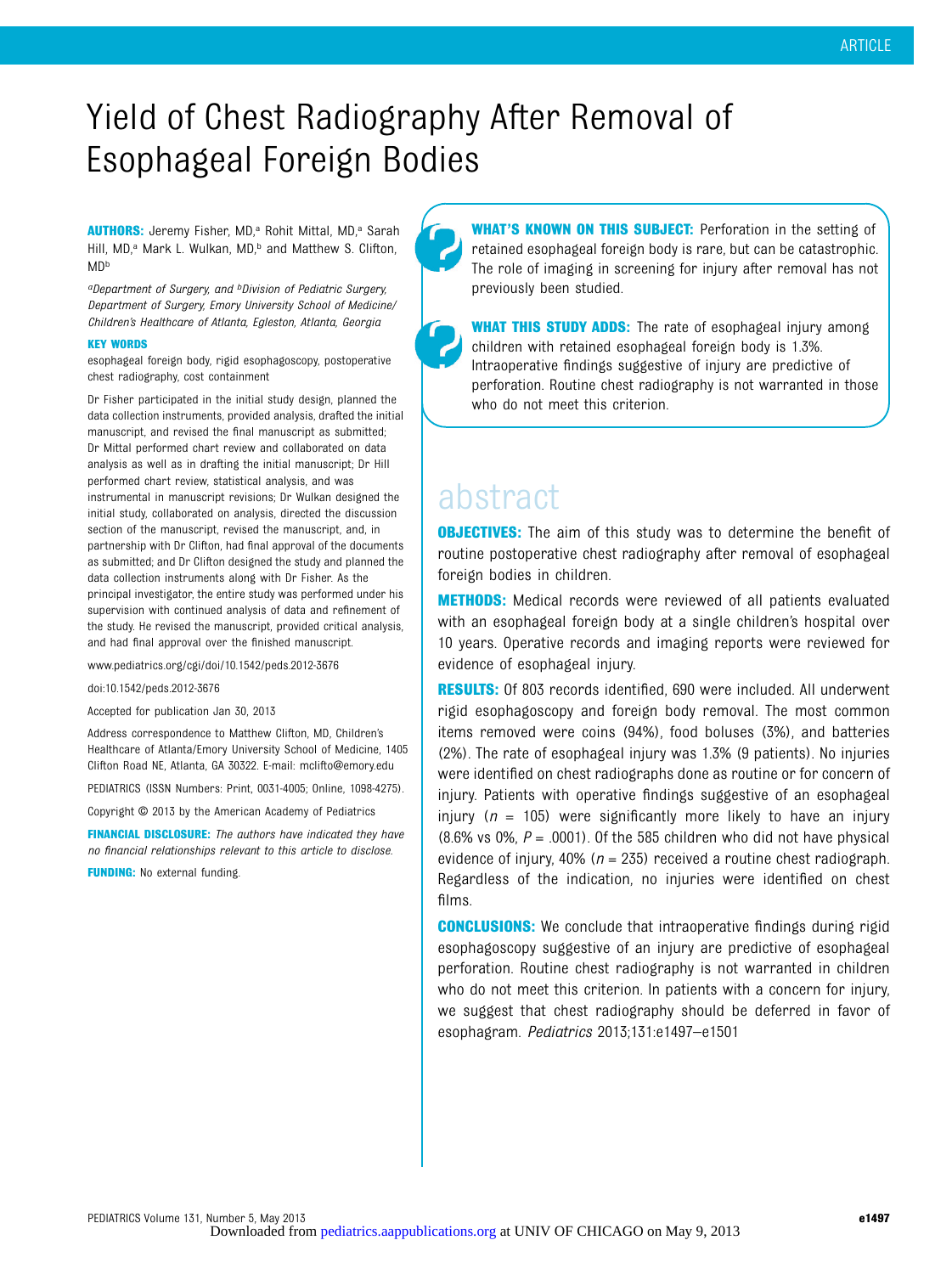Ingestion of foreign bodies is a common problem in children. The 116 000 to 180 000 cases reported to US poison control centers per year likely represent a fraction of actual cases.1,2 Although most of these foreign bodies pass uneventfully, the ones that do not tend to remain in the narrowest locations along the gastrointestinal tract, notably in the esophagus at the level of the cricopharyngeus.3,4 The most common presenting symptoms are pain, dysphagia, drooling, and vomiting, $3$  although nearly half of the patients may be asymptomatic.5 Pediatric surgeons frequently evaluate patients with retained esophageal foreign bodies. Although most do not result in significant complications,6 strictures can occur and catastrophic outcomes have been described.7–<sup>9</sup> For this reason, removal is indicated, although some authors have recommended a trial of passage in asymptomatic patients.10,11

Multiple techniques have been described for clearing esophageal foreign bodies, including balloon extraction, bougienage, and flexible or rigid esophagoscopy.12–<sup>18</sup> Rigid esophagoscopy is a well-established, safe, and highly effective technique that offers multiple advantages, including the ability to directly visualize the esophageal mucosa.19,20 Additionally, a variety of forceps are available for use based on the size and shape of the object. This technique is specifically indicated for long indwelling objects and button batteries in which preprocedural suspicion of injury is significant. At our institution, this is the preferred technique for esophageal foreign body removal.

Generally, the object is visualized and removed by using a rigid esophagoscope. The esophagoscope is reinserted after removal of the object to evaluate for further objects and assess for injury to the tissue. Despite this second look, many surgeons elect for a plain chest radiograph in the recovery room to evaluate for gross esophageal perforation. The utility of such studies has not previously been studied.

#### **METHODS**

Rigid esophagoscopy and foreign body removal is performed under general anesthesia with an attending pediatric surgeon present for the procedure. After extraction of the foreign body, the esophagoscope is reintroduced to evaluate for a mucosal injury. Some attending surgeons elect for a routine postoperative chest radiograph, some do not. Although patients are not formally randomized, this pattern allows for clear retrospective analysis of the utility of such studies.

Over the 10-year period from May 2000 to December 2010, 803 children presented for surgical consultation from the emergency department at Children's Healthcare of Atlanta, Egleston, for a foreign body retained in the esophagus. The procedures analyzed were distributed among 8 pediatric surgeons. After institutional review board approval, the authors reviewed the medical records of this retrospective cohort, including clinical notes, imaging reports, and operative reports. Those who reviewed the records were trained in the use of the electronic medical record software and were well accustomed to its clinical use. Two reviewers redundantly examined the records of those with positive operative findings. To limit the scope of the study to the most common patient scenario, patients with any previous chest or foregut surgery or congenital anatomic abnormality (such as esophageal atresias, strictures, or large-vessel anomalies) were excluded. All patients included underwent rigid esophagoscopy and foreign body removal.

Operative findings were reviewed, specifically noting those findings that were concerning for esophageal injury (ie, mucosal burn, extensive erosion/exudate, bleeding) and the objects removed were noted. Whether postoperative imaging was performed and the modalities were recorded. Final imaging reports read by attending pediatric radiologists were evaluated for suggestion of esophageal injury. Specifically, mention of pneumothorax, effusion, or pneumomediastinum on plain film of the chest was recorded. Esophagrams were performed with oral watersoluble contrast, followed by oral barium if no extravasation was seen. Patient position was generally not listed. For esophagrams, radiologist reports containing terms such as "mucosal tear," "submucosal leak," "traumatic diverticulum," or "extravasation of contrast" were recorded.

#### RESULTS

Over the study period, 803 recordswere identified, of which 690 met inclusion criteria (Fig 1). The mean age at presentation was 3.5 years (range: 3 months to 17 years); 51% were boys. The most commonly identified items were coins (94%), food boluses (3%), and batteries (2%). A total of at least \$34.30 in coins was removed from esophagi. From our cohort, all objects were successfully removed by rigid esophagoscopy during a single procedure (100% success rate).

Of the 585 children who did not have esophagoscopic evidence of injury, 40%  $(n = 235)$  received a routine chest radiograph. No injuries were identified on chest films done as routine or for concern for injury.

The overall rate of radiographically confirmed esophageal injury was 1.3% (9 patients). No injuries were identified on chest films done as routine or for concern of injury. Patients with operative findings concerning for an esophageal injury ( $n = 105$ ) were significantly more likely to have an injury confirmed on esophagram  $(8.5\% \text{ vs } 0\%, P = .0001)$ . Of those patients with positive findings on esophagram, only 2 also received a postoperative chest plain film. Both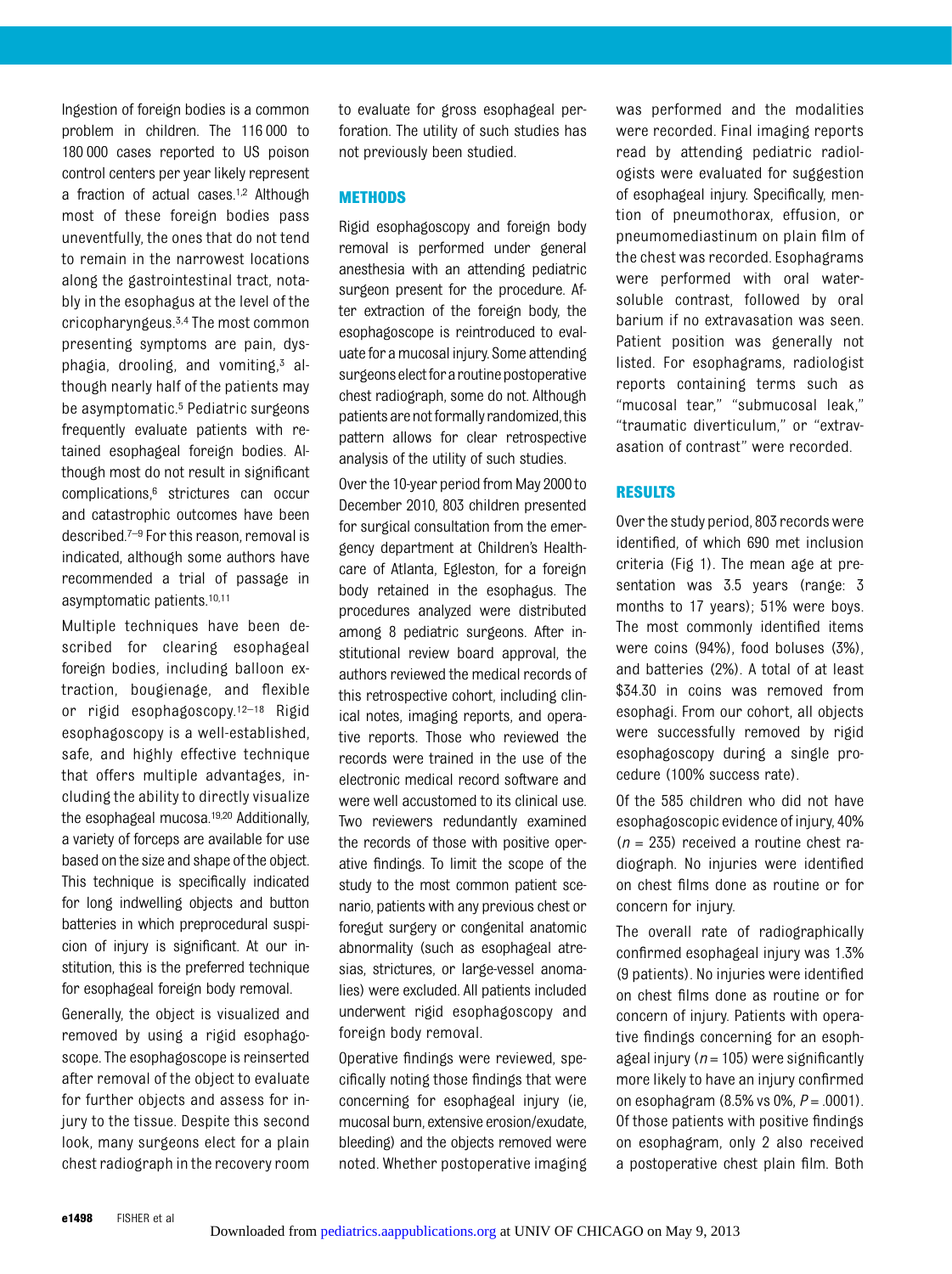

#### FIGURE 1

Flowchart for study exclusion and included patient groups.

of these failed to demonstrate pneumomediastinum, pneumothorax, or pleural effusion.

Of the 9 patients with positive esophagrams, 3 had clear symptoms related to their injuries. Five of these patients underwent nasogastric or nasojejunal tube placement with or without parenteral nutrition and antibiotics, which may have preempted or prevented the development of symptoms. One was admitted and observed without further therapy.

The objects retrieved from those patients with esophageal injury included 4 coins, 3 batteries, 1 metallic object (spring), and 1 plastic suction cup that was indwelling for more than a year (Table 1).

#### **DISCUSSION**

In this era when cost containment has become an essential element of patient care, treatment algorithms must be not only effective, but also fiscally responsible. The utility of each imaging study must be carefully weighed.<sup>21</sup> At \$305 per plain chest film, charges for chest radiographs amounted to \$86 315 over the study period (235 routine, 283 total). Other cost-cutting measures in treating esophageal foreign bodies have been addressed, for example alternative methods of extraction and the

necessity of preoperative imaging.3,12–<sup>17</sup> Additionally, the harmful effects of ionizing radiation (with respect to future risk for malignancy) are a recognized source of long-term morbidity to children. Although the dose of radiation resulting from a chest radiograph is small, it should still be eliminated if exposure is unnecessary. To our knowledge, the utility of postoperative imaging after esophagoscopy has not been examined.

Perforation from esophageal foreign bodies is uncommon in children. The described complications include mediastinitis with or without abscess, 6,22 esophageal-airway fistulas, 23,24 esophageal-vascular fistulas6,22,25 extraluminal migration of object,24,26–<sup>29</sup> and false diverticula.<sup>28</sup> In the available literature from the 1970s to the present, most studies demonstrated an injury rate of about 1%, with 1 review reporting 0.1%18 and several smaller studies as high as 4% to 6%.30–<sup>33</sup> The largest series of children previously recorded in the literature examined 500 patients undergoing foreign body extraction, but did not quote a complication rate.16 Nandi and Ong6 published a series of 2394 patients with esophageal foreign bodies, of which 343 were children. Their group quotes an overall esophageal perforation rate of 0.91%, but only

a 0.3% rate in children (1 injury). Our rate of 1.3% reinforces the bulk of the modern literature.

Our data suggest that a high clinical suspicion for injury based on history and observation at esophagoscopy predicts esophageal injury by esophagram (8.5% vs 0% without suspicion,  $P < .001$ ). The operative findings present in those with injury (as defined by positive esophagram) included mucosal burns (batteries), extensive erosion of the object (coins), significant exudate, or bleeding. Of the patients who lacked these findings, there were no injuries seen on radiographic evaluation and no missed injuries.

As a test for injury, absence of significant findings on esophagram strongly predicts the absence of true injury (negative predictive value 100%). It is only moderately specific (86%). However, if the goal of the surgeon is to rule out injury, these data strongly support using the test in this manner.

Although our study is not powered to quantify sensitivity for chest radiography for esophageal injury, the absence of positive findings on any chest plain film reviewed (including those performed on patients with an esophagram demonstrating injury) suggests that postoperative chest radiography is not of particular value in diagnosing esophageal injury after rigid esophagoscopy with removal of a foreign body (sensitivity 0%). We propose that contrast esophagram should be the preferred study for those patients with worrisome findings on esophagoscopy.

As would logically follow, sharp or irregular objects and button batteries may be more likely to cause injury.10 Although 1 metal spring caused an injury, sharp or irregular objects were not strongly associated with injuries in this cohort. Although batteries represented only 2% of the objects removed in this study, they resulted in 30% of the injuries. These data underscore the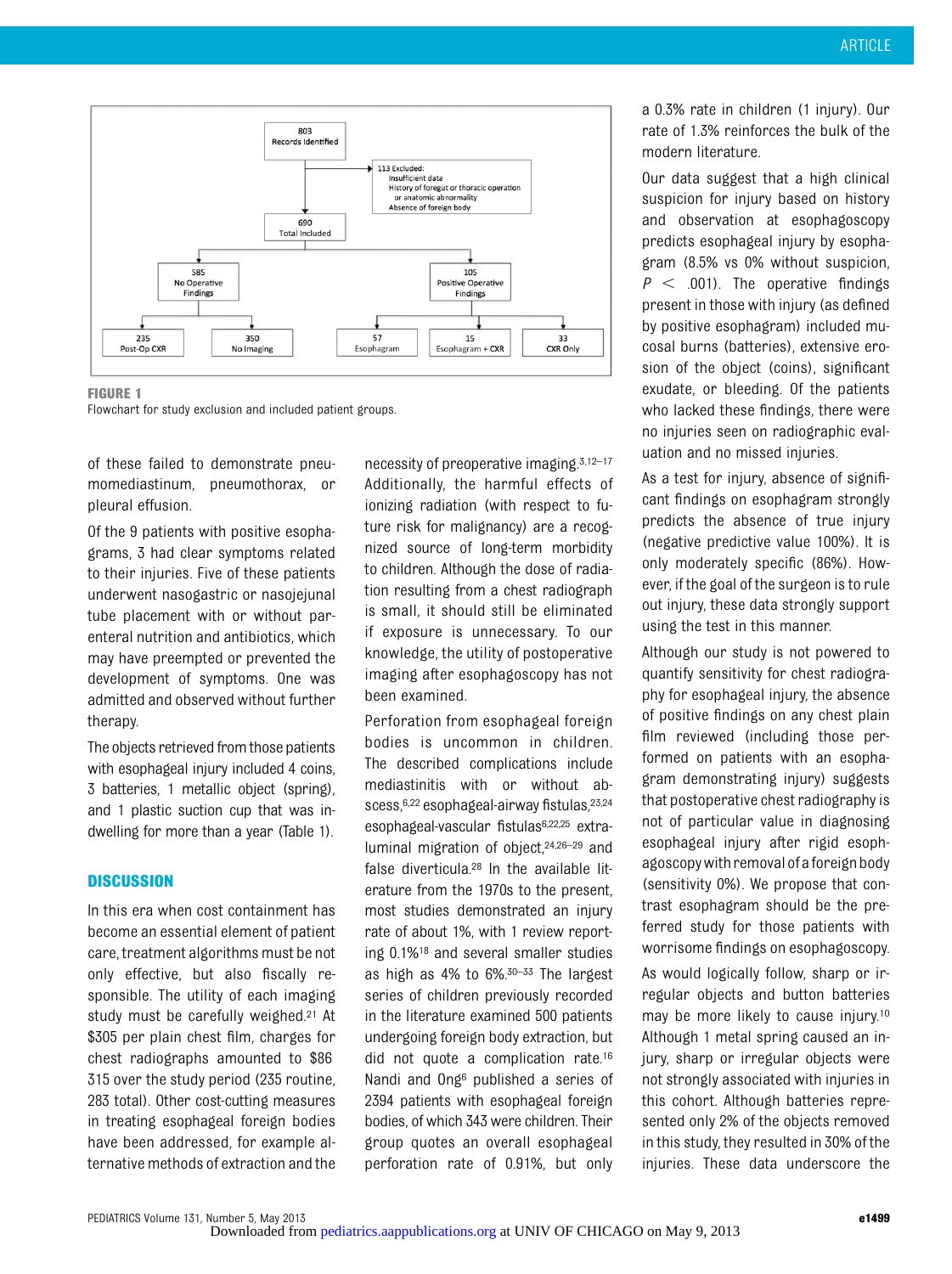|                | Age, mo | Object       | Duration Indwelling,<br>If Known | Operative Findings                                                   | <b>Clinical Symptoms</b><br>of Injury? | Radiographic<br>Study | Injury                                             |
|----------------|---------|--------------|----------------------------------|----------------------------------------------------------------------|----------------------------------------|-----------------------|----------------------------------------------------|
|                | 38      | Suction cup  | $>1$ y                           | Mediastinal abscess.                                                 | Cough, emesis,                         | <b>CXR</b>            | Negative                                           |
|                |         | (plastic)    |                                  | broncho-esophageal fistula                                           | dyspnea, dysphagia                     | СT                    | Mediastinal abscess.<br>broncho-esophageal fistula |
| $\overline{2}$ | 12      | Metal spring | 2 wk                             | Bleeding, exudate, inflammation,<br>difficult to remove              | Respiratory failure                    | <b>CXR</b>            | Negative                                           |
|                |         |              |                                  |                                                                      |                                        | Esophagram            | Traumatic diverticulum                             |
| 3              | 12      | Battery      | 15h                              | Black and white eschar,<br>(third-degree burn)                       | None                                   | Esophagram            | Contained submucosal leak<br>(pseudodiverticulum)  |
| 4              | 26      | Coin         |                                  | Badly corroded coin, mucosal<br>erosion and bleeding                 | None                                   | Esophagram            | Contained extravasation<br>and stricture           |
| 5              | 10      | Coin         |                                  | Deep ulceration / fissure                                            | None                                   | Esophagram            | Contained submucosal -leak                         |
| 6              | 9       | Coin         |                                  | Copious exudate                                                      | None                                   | Esophagram            | Contained extravasation                            |
| 7              | 29      | Coin         |                                  | Severe corrosion                                                     | None                                   | Esophagram            | Pseudodiverticulum                                 |
| 8              | 24      | Battery      | 4 d                              | Large mucosal burn<br>$(2 \text{ cm} \times 50\%)$<br>circumference) | None                                   | Esophagram            | Contained extravasation                            |
| 9              | 11      | Battery      | 6 h                              | Mucosal erosion.<br>"chocolate" exudate                              | Fever, dyspnea,<br>respiratory failure | <b>CXR</b>            | Negative                                           |
|                |         |              |                                  |                                                                      |                                        | Esophagram            | Narrowing                                          |
|                |         |              |                                  |                                                                      |                                        | CT, endoscopy         | Tracheoesophageal fistula                          |

TABLE 1 Summary of Patients With Esophageal Injuries

CT, computed tomography; CXR, chest x-ray; — indicates an unknown duration of indwelling time.

need for a high index of suspicion for injury in those patients who have potentially ingested button batteries.

The practice variation within our surgical division falls into 1 of 2 cohorts: those who order a routine postoperative chest radiograph and those who do not. Whether a "routine" film was performed depended entirely on surgeon preference. Recognizing the limits of a retrospective study, this de facto randomization lends itself well to analysis. In those patients who did not have findings suggestive of injury on esophagoscopy, there was a fairly even demographic distribution between

those receiving chest radiographs and those with no imaging (mean age 3.5 years versus 3.4, 116 [49%] male versus 182 [52%], respectively).

Our inclusion criteria were designed to focus onthe most common presentation of this problem. Because we excluded those with previous chest and foregut surgery,these recommendations cannot be clearly applied to those patients. Last, the study is limited by lack of dedicated follow-up. In our city, our affiliated hospitals take the vast majority of pediatric visits. These share a single electronic medical record, which allows us to retrospectively determine that none of our

patients returned with clinical symptoms of missed injury. Because there was no dedicated follow-up, however, it is impossible to truly determine if there were any missed injuries.

#### **CONCLUSIONS**

Positive findings on esophagoscopy predict esophageal injury. Routine evaluation with chest radiography after rigid esophagoscopy for foreign body removal is not warranted and not cost effective. In patients with evidence of injury during esophagoscopy, we suggest that chest radiography should be deferred in favor of a contrast esophagram.

#### REFERENCES

- 1. Bronstein AC, Spyker DA, Cantilena LR Jr, Green JL, Rumack BH, Dart RC, 2010 Annual Report of the American Association of Poison Control Centers' National Poison Data System (NPDS): 28th Annual Report. Clin Toxicol (Phila). 2011;49(10): 910–941
- 2. Litovitz TL, Klein-Schwartz W, White S, et al. 1999 annual report of the American Association of Poison Control Centers Toxic Exposure Surveillance System. Am J Emerg Med. 2000;18(5):517–574
- 3. Rybojad B, Niedzielska G, Niedzielski A, Rudnicka-Drozak E, Rybojad P. Esophageal foreign bodies in pediatric patients: a thirteen-year retrospective study. ScientificWorldJournal. 2012;2012:102642
- 4. Stack LB, Munter DW. Foreign bodies in the gastrointestinal tract. Emerg Med Clin North Am. 1996;14(3):493–521
- 5. Arana A, Hauser B, Hachimi-Idrissi S, Vandenplas Y. Management of ingested foreign bodies in childhood and review of the literature. Eur J Pediatr. 2001;160(8):468–472
- 6. Nandi P, Ong GB. Foreign body in the oesophagus: review of 2394 cases. Br J Surg. 1978;65(1):5–9
- 7. Hill SJ, Zarroug AE, Ricketts RR, Veeraswamy R. Bedside placement of an aortic occlusion balloon to control a ruptured aorto-esophageal fistula in a small child. Ann Vasc Surg. 2010;24(6): 822.e7–9
- 8. Jiraki K. Aortoesophageal conduit due to a foreign body. Am J Forensic Med Pathol. 1996;17(4):347–348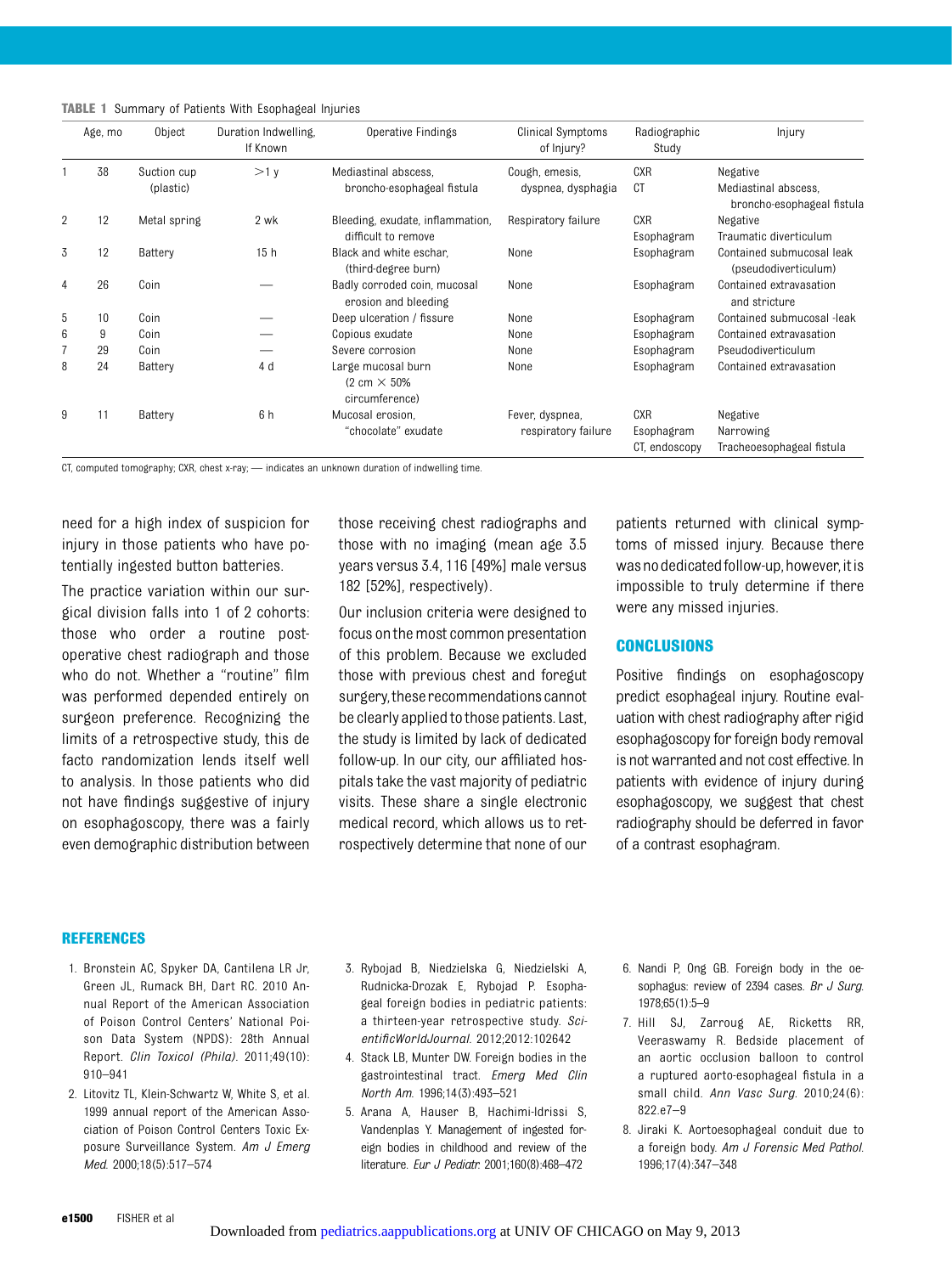- 9. Tucker JG, Kim HH, Lucas GW. Esophageal perforation caused by coin ingestion. South Med J. 1994;87(2):269–272
- 10. Kay M, Wyllie R. Pediatric foreign bodies and their management. Curr Gastroenterol Rep. 2005;7(3):212–218
- 11. Waltzman ML. Management of esophageal coins. Curr Opin Pediatr. 2006;18(5):571–574
- 12. Bonadio WA, Jona JZ, Glicklich M, Cohen R. Esophageal bougienage technique for coin ingestion in children. J Pediatr Surg. 1988; 23(10):917–918
- 13. Calkins CM, Christians KK, Sell LL. Cost analysis in the management of esophageal coins: endoscopy versus bougienage. J Pediatr Surg. 1999;34(3):412–414
- 14. Christie DL, Ament ME. Removal of foreign bodies from esophagus and stomach with flexible fiberoptic panendoscopes. Pediatrics. 1976;57(6):931–934
- 15. Jona JZ, Glicklich M, Cohen RD. The contraindications for blind esophageal bouginage for coin ingestion in children. J Pediatr Surg. 1988;23(4):328–330
- 16. Little DC, Shah SR, St Peter SD, et al. Esophageal foreign bodies in the pediatric population: our first 500 cases. J Pediatr Surg. 2006;41(5):914–918
- 17. Schunk JE, Harrison AM, Corneli HM, Nixon GW. Fluoroscopic Foley catheter removal of esophageal foreign bodies in children: ex-

perience with 415 episodes. Pediatrics. 1994;94(5):709–714

- 18. Conners GP. A literature-based comparison of three methods of pediatric esophageal coin removal. Pediatr Emerg Care. 1997;13  $(2):154-157$
- 19. Chen MK, Beierle EA. Gastrointestinal foreign bodies. Pediatr Ann. 2001;30(12):736– 742
- 20. Crysdale WS, Sendi KS, Yoo J. Esophageal foreign bodies in children. 15-year review of 484 cases. Ann Otol Rhinol Laryngol. 1991;100(4 pt 1):320–324
- 21. Rosenbaum L, Lamas D. Cents and sensitivity—teaching physicians to think about costs. N Engl J Med. 2012;367(2):99–101
- 22. Remsen K, Lawson W, Biller HF, Som ML. Unusual presentations of penetrating foreign bodies of the upper aerodigestive tract. Ann Otol Rhinol Laryngol Suppl. 1983; 105:32–44
- 23. Newman DE. The radiolucent esophageal foreign body: an often-forgotten cause of respiratory symptoms. J Pediatr. 1978;92 (1):60–63
- 24. Yee KF, Schild JA, Holinger PH. Extraluminal foreign bodies (coins) in the food and air passages. Ann Otol Rhinol Laryngol. 1975;84 (5 pt 1):619–623
- 25. Macpherson RI, Hill JG, Othersen HB, Tagge EP, Smith CD. Esophageal foreign bodies in

children: diagnosis, treatment, and complications. AJR Am J Roentgenol. 1996;166 (4):919–924

- 26. Burton DM, Stith JA. Extraluminal esophageal coin erosion in children. Case report and review. Int J Pediatr Otorhinolaryngol. 1992;23(2):187–194
- 27. Janik JS, Bailey WC, Burrington JD. Occult coin perforation of the esophagus.  $J$ Pediatr Surg. 1986;21(9):794–797
- 28. Katz KR, Emmens RW, Wood BP. Radiological case of the month. Esophageal obstruction and abscess formation secondary to impacted, eroding tiddlywink. Am J Dis Child. 1989;143(8):961–962
- 29. Nahman BJ, Mueller CF. Asymptomatic esophageal perforation by a coin in a child. Ann Emerg Med. 1984;13(8):627–629
- 30. Ament ME, Christie DL. Upper gastrointestinal fiberoptic endoscopy in pediatric patients. Gastroenterology. 1977;72(6): 1244–1248
- 31. Brady PG, Johnson WF. Removal of foreign bodies: the flexible fiberoptic endoscope. South Med J. 1977;70(6):702–704
- 32. Tedesco FJ. Endoscopic removal of foreign bodies using fiberoptic instruments. South Med J. 1977;70(8):991–992, 994
- 33. Vizcarrondo FJ, Brady PG, Nord HJ. Foreign bodies of the upper gastrointestinal tract. Gastrointest Endosc. 1983;29(3):208–210